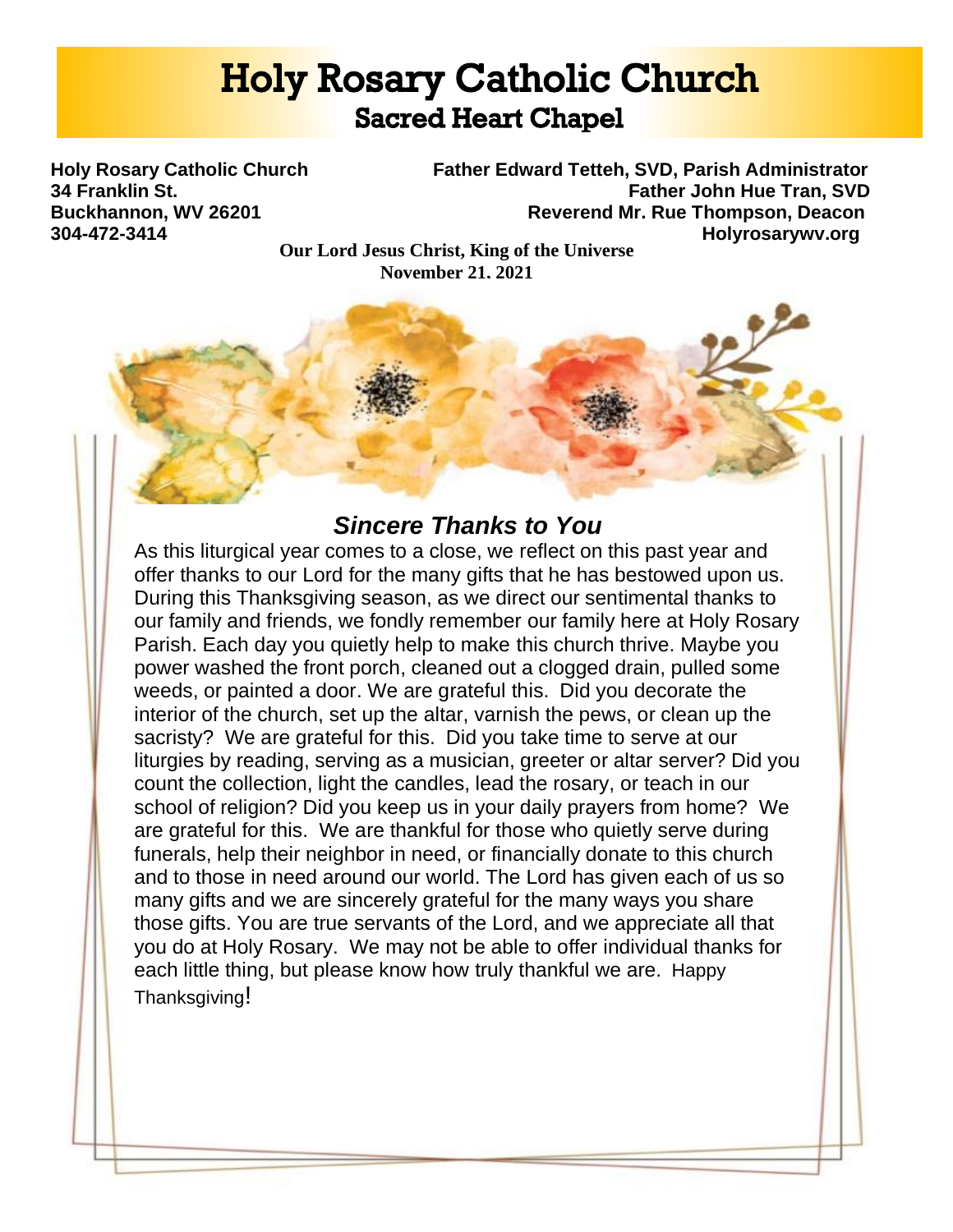# **Collection for This Weekend**

This week our special collection will support the Catholic Campaign for Human Development. More than 38,000,000 people in the United States live in poverty. This collection supports programs that empower people to identify and address the obstacles they face as they work to bring permanent and positive change to their communities. Learn more about the Catholic

Campaign for Human Development at www.usccb.org/cchd.

#### **Mass at WVWC**

We will be celebrating mass at West Virginia Wesleyan College on Sunday evenings beginning on December 5. This 8 p.m. liturgy will be held in the Meditation Chapel at the college. This mass is based on the WVWC schedule and will not be held when the students are on breaks. Masses are scheduled for December 5 and 12, then not again until January 9, 2022. Father Ed and Father John will begin the college campus ministry soon.

## Thanksgiving Mass

Are you thankful for all of the many gifts that our Lord has given you? Join us at our annual Thanksgiving liturgy on Thursday, November 25, at 9 am in Holy Rosary Church. Please wear your masks!

# **Honoring Our Dearly Departed**

November is the month that we typically pray for those who have died. As part of our prayer, we at Holy Rosary will honor our deceased parishioners of the past year with candles on the altar in their honor during November. A candle will be placed in honor of:

> Gene Stump Jeanette Willett Patricia Fallon Rodger Lundell William Stalnaker Francis Tad Boyle Martha Rose McNeal Louise Helmick Roland Ron Byrd Shirley Helmick Denna Bayless Steven Jarrell Amelia Derico

## Thompson, 304-472-1947, or email

[dianathompson222@hotmail.com.](mailto:dianathompson222@hotmail.com)

We hope to continue this practice throughout the year

#### **St. Joseph Sunday Missals**

The 2022 St. Joseph Sunday Missals are available for purchase in Marist Hall. The cost is \$3.50, and you may place your payment in the manila envelope provided by the missals.

#### **Blessing of Gravesites**

November is a month dedicated to our dearly beloved who have died. During the month of November, Father Ed and Father John will be blessing the graves of your loved ones. If you would like to schedule a blessing, please contact the rectory.

#### **Need Quiet Time for Prayer in the Church?**

Please, if you need quiet time with the Lord in the Church, do not hesitate to call the Parish Office or Father Ed.

#### Remembering the Dead

During the month of November, we especially remember our beloved dead with prayers, thoughts and Mass intentions. We are called to "remember our sisters and brothers who have gone to their rest." (Eucharistic prayer II) During this month, we will have our Remembrance Book but the process will be a bit different this year because of Covid. Please feel free to place all the names of your beloved dead on a piece of paper and place it in the

## **Looking for Couples to Lead**

We are looking for one or two couples to lead a marriage program at Holy Rosary Parish. We are just in the planning stages, and this program will be based on the program: "Together in Holiness." This diocesan program could be carried back to the parish as an important ministry to our couples here. Give it some thought, and talk to Father Ed if you are interested.

## **Praying the Rosary Before Mass**

We will begin saying the Rosary before the weekend masses starting the first weekend in Advent, Saturday, Nov. 27. The rosary will begin at 6:30 pm before the Saturday Mass, and 8:30 am before the Sunday Mass. We are still looking for volunteers to lead the Sunday Rosary once a month. If you are interested in helping, please contact Diana

collection basket. We will be happy to inscribe the names of those whom you wish to remember in this book for you, to avoid excessive touching of the book. The book will be kept on the side altar during November and we will pray for all of these special people during the month of November. Thank you for understanding this new process.

#### **Confraternity of St. Nicholas** *For the Protection of All Children*

The Diocese of Wheeling-Charleston is establishing the Confraternity of St. Nicholas and you are invited to join. Members of the Confraternity will seek St. Nicholas' intercession for the protection of all youth from sexual abuse, human trafficking, pornography, and scandal. They will do so by prayer, fasting and good works. Members enjoy the intercession of St. Nicholas, great wonder worker, Bishop and patron of children. Online requests can be mad at: dwc.org/evangelization-and-catechesis/confraternityof-st-nicholas. Written requests for admission can be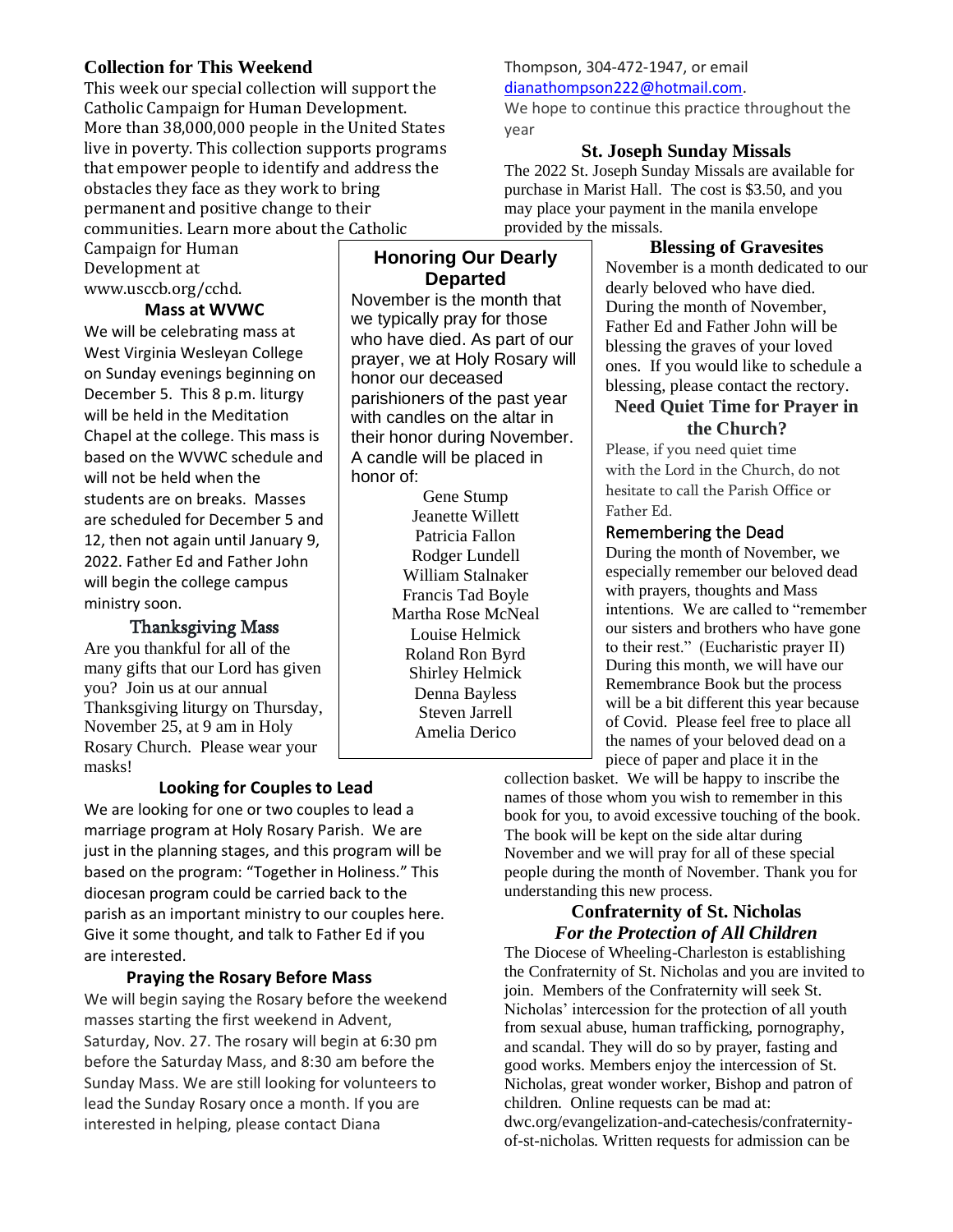sent to: Confraternity of St. Nicholas, 1311 Byron St., Wheeling, WV 26003.

Holy Rosary Church's listening sessions for Pope Francis' Synod on Synodality are set for:

Questions 1-5: 6:30, Tuesday, December 7, 2021

Questions 6-10: 6:30pm, Thursday, December 9, 2021

Questions 1-5: 1pm, Tuesday January 11, 2022

Questions 6-10: 1pm, Thursday, January 13, 2022

Snow Day Makeup Sessions: 1pm, Tuesday, January 18, &

#### **January 20, 2022**

All sessions will be held in the Holy Rosary parish hall.

Questions are available on the HolyRosaryWV.org website, in your Flocknote email, in the bulletin, and in the church vestibule. You may attend any or all the sessions.

REMEMBER: Decisions are made by the ones who show up! Your opinions are important and will be documented for the Diocese.

#### **ARE YOU SOMEONE OR DO YOU KNOW SOMEONE WHO…**

**Has expressed an interest in becoming Catholic?**

Has a child over the age of seven who has not been baptized? Was baptized Catholic as a child, but has not celebrated the Sacraments of Confirmation and Eucharist? We offer an opportunity to come together in a small group to learn more about our faith. Sessions focus on the teachings and experience of Church and prepare individuals to celebrate the Sacraments of Baptism, Confirmation, and Eucharist during the Easter season or whenever they are ready. Sessions started at 6 pm on SUNDAY, NOVEMBER 14, in the parish hall, but you are welcome to join anytime. Additionally, afternoon sessions will be held in the parish center at 10:30 am on Wednesdays, starting November 17.

#### **Please remember in your prayers:**

Bertha Small, Kate Deasy, Rosemary Austin, Phil Halligan, Randy Trent, Macyah Riley, Karen Trent, Matthew Linger, Seth Poling, Cathy Lipscomb, Freddy Caimotto, James Barton, Darell Hyre, Diane Hyre, Vicki Dibble, Eric Harkness, Pat Daigneault, Duane Lohr, Jeff Ball, Jane Baxter, Shaelyn Posey, P.T. Garton, Jalen Welcome, Dennis Cortes, Kay Sienkiewicz, Danny Morgan, Gene Zara, Paula Ball, Janine Robinson, Elaine Katai, Terry McKisic and Tori Odom, Andrew Schmidt, Gay Little, Denise Karlen, Jim Hawkinberry, Sandy Derico, Tim Dewitt and Family, Ellie McCarthy, Linus Deasy, Shanna Ericcson, Linda Coyner, Donnie Cox.

# **Please pray for men and women in the military.**

Please pray for our Homebound:

Mary Stump, Anna Stalnaker, Ron Frye, Rocena Asbury, John Sneberger, Lorraine McLean, James McCartney, Nancy Beverlin, Shirley Linger, William McLean, Anna Powell, Barbara Elmore, Helena Bessinger, Virginia Cerullo, Alan and Jimmie Jo Simmon, Barbara Hillberry.

#### **Celebrate With your Parish Family!**

Now accepting November celebrations!

| November 8  | Carroll Westfall |                    |
|-------------|------------------|--------------------|
| November 9  | Kristen Sayre    | <b>Stewardship</b> |
| November 10 | Patty Sayre      | Last Week's        |
| November 16 | Amelia Derico    | Collection         |
| November 17 | Ed Poach         | Envelopes: \$2,399 |
| November 17 | Mary Kriner      | Loose: \$146       |
| November 19 | John Kriner      |                    |
| November 20 | Reese Allbright  | Attendance:        |
| November 24 | Sarah Ziems      | $11/13 - 50$       |
| November 25 | Mary Derico      | $11/14 - 65$       |
|             |                  |                    |

#### **ARE YOU MISSING OUT?**

We send out a Flocknote email every day to our parishioners--uplifting Bible quotes, stories about Catholics in American History, the bulletin, online Mass from Elkins, FORMED.org programs. We email prayer requests and prayers answered. If you're not getting Flocknote, you're missing out on important information about your parish! Let us know if you'd like to be on the email list by calling the parish office at 304-472-3414 or emailing [HRCCWV@gmail.com.](mailto:HRCCWV@gmail.com)

#### **Eucharistic Liturgies**

**Saturday, Nov.**  $20 - 7$  **p.m.**  $-$  **+Claudia Cortes (Holy)** Rosary)

**Sunday, Nov. 21 –** 9 a.m. – Parishioners (Holy Rosary) Noon – John Egress (Sacred Heart)

**Monday, Nov. 22 – no mass** 

**Tuesday, Nov. 23 –** 7:30 a.m. The Pallottines (Holy Rosary)

**Wednesday, Nov. 24 -** 6 p.m. Holy Hour (We pray in thanksgiving for all of God's blessing throughout the year) 7 p.m. – +Kimberly Moore, +Patsy Ricottilli (Holy Rosary) **Thursday, Nov. 25–** 9 a.m. - +Clara Zulian (Holy Rosary) **Friday, Nov. 26 –** 7:30 a.m. – +Barbara MacAtee (Holy Rosary) **Saturday, Nov. 27 -** 7 p.m. – Freda Cawthon (Holy Rosary)

**Sunday, Nov. 28 -** 9 a.m. – Parishioners

*The Year of St. Joseph* is about 3 quarters over. We were asked by Pope Francis to honor a year to St. Joseph between December 8, 2020 and December 8,

2021. We have planted a rock garden to honor this beloved saint next to the front outdoor entrance to Marist Hall. We invite EVERY FAMILY to place a large stone in the rock garden. You may have one on your property. If you don't have one, ask your neighbor or just bring a medium sized one. Try to do